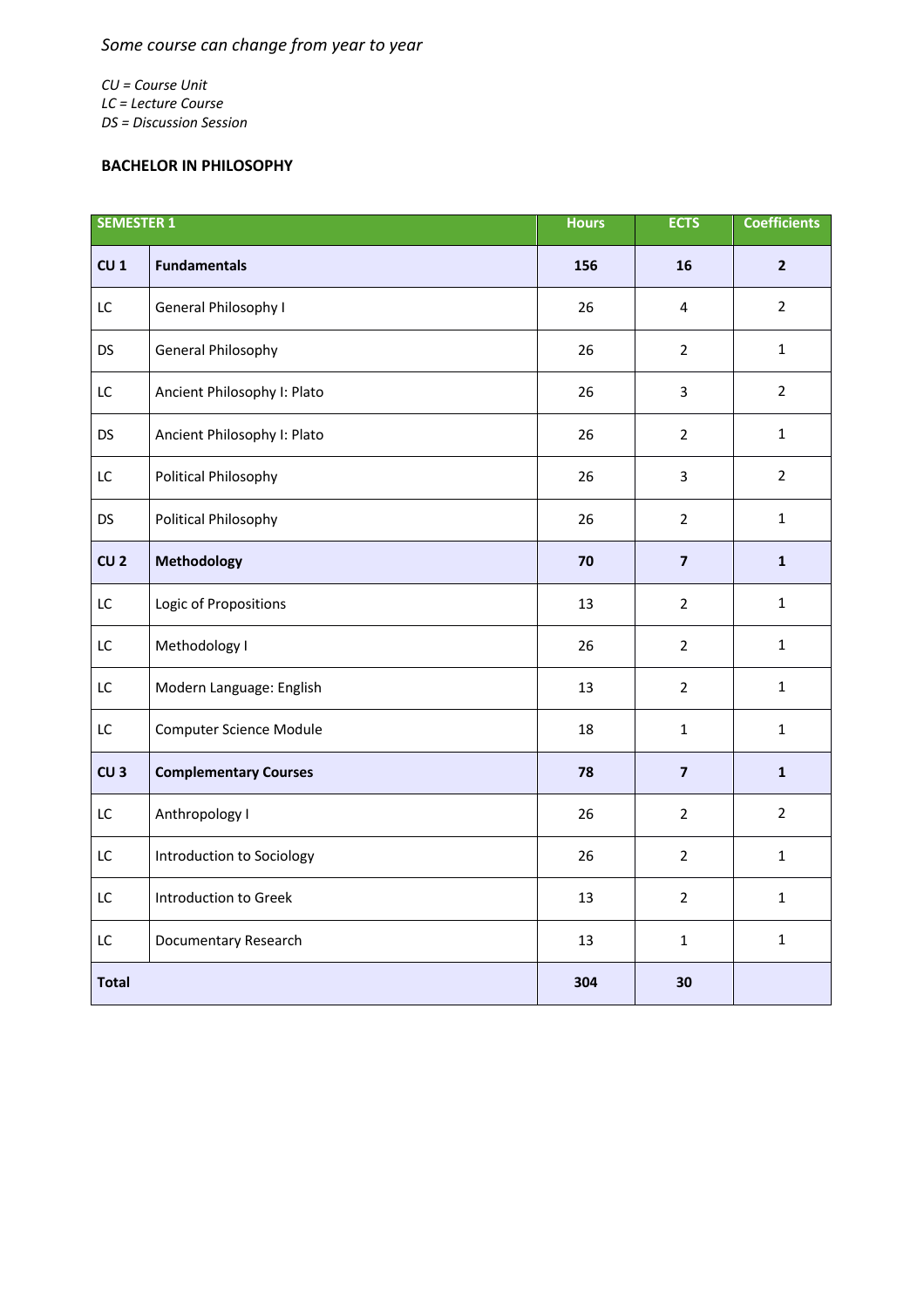| <b>SEMESTER 2</b> |                                  | <b>Hours</b> | <b>ECTS</b>    | <b>Coefficients</b> |
|-------------------|----------------------------------|--------------|----------------|---------------------|
| CU <sub>1</sub>   | <b>Fundamentals</b>              | 182          | 19             | $\overline{2}$      |
| LC                | General Philosophy II            | 26           | 4              | $\overline{2}$      |
| DS                | General Philosophy II            | 26           | $\overline{2}$ | $\mathbf{1}$        |
| LC                | Ancient Philosophy II: Aristotle | 26           | 3              | $\overline{2}$      |
| <b>DS</b>         | Ancient Philosophy II: Aristotle | 26           | $\overline{2}$ | $\mathbf{1}$        |
| LC                | Moral Philosophy                 | 26           | 3              | $\overline{2}$      |
| <b>DS</b>         | Moral Philosophy                 | 26           | $\overline{2}$ | $\mathbf{1}$        |
| LC                | Medieval Philosophy I            | 26           | 3              | $\overline{2}$      |
| CU <sub>2</sub>   | Methodology                      | 52           | $\bf 6$        | $\mathbf{1}$        |
| <b>DS</b>         | Logic of Predicates              | 13           | $\overline{2}$ | $\mathbf{1}$        |
| LC                | Methodology II                   | 26           | $\overline{2}$ | $\mathbf{1}$        |
| <b>DS</b>         | Modern Language: English         | 13           | 3              | $\mathbf{1}$        |
| CU <sub>3</sub>   | <b>Complementary Courses</b>     | 39           | 5              | $\mathbf{1}$        |
| LC                | Philosophy of Science            | 26           | 3              | $\mathbf{1}$        |
| DS                | Introduction to Latin            | 13           | $\overline{2}$ | $\mathbf{1}$        |
| <b>Total</b>      |                                  | 273          | 30             |                     |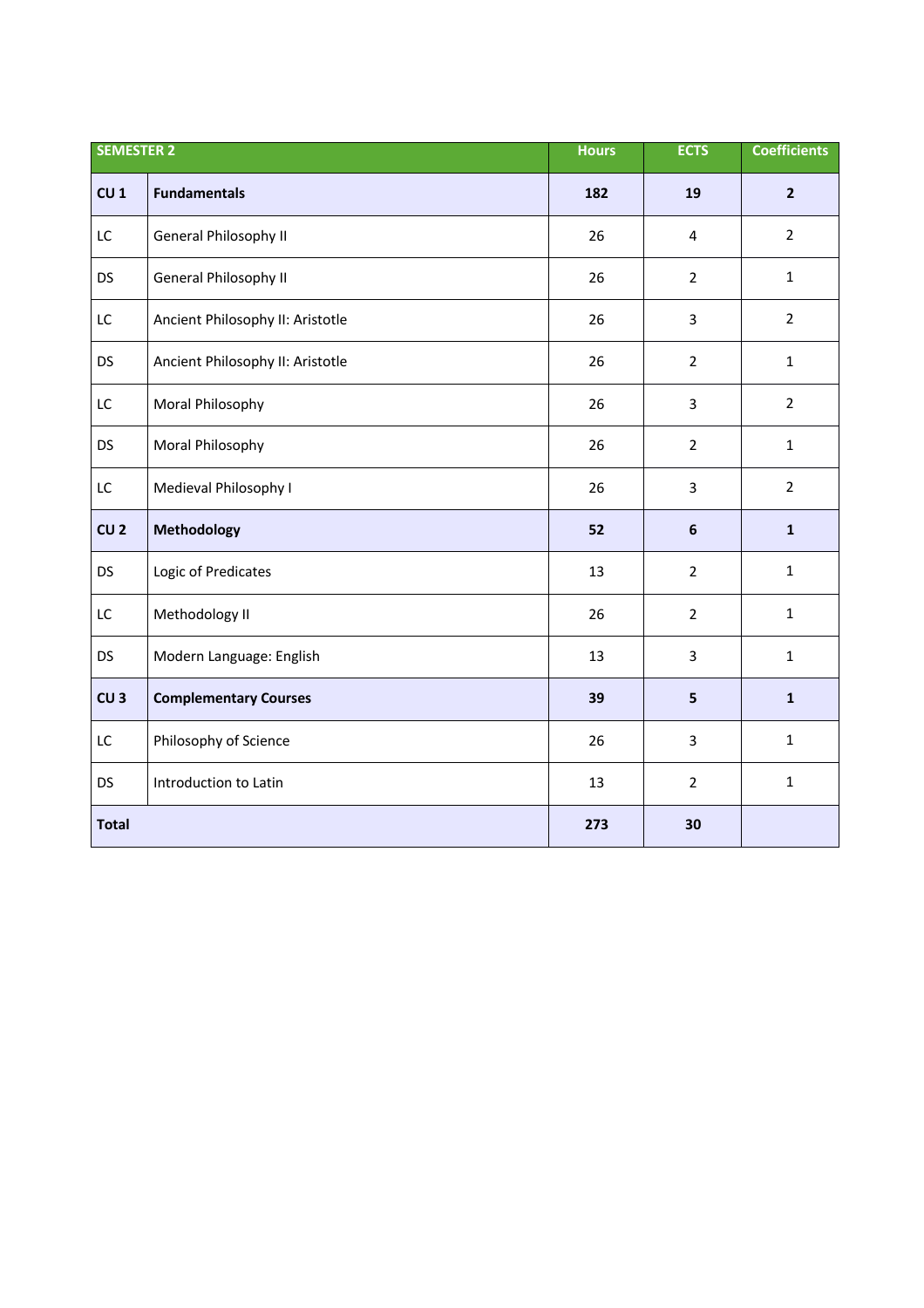| <b>SEMESTER 3</b> |                                                        | <b>Hours</b> | <b>ECTS</b>    | <b>Coefficients</b> |
|-------------------|--------------------------------------------------------|--------------|----------------|---------------------|
| CU <sub>1</sub>   | <b>Fundamentals</b>                                    | 156          | 21             | $\overline{2}$      |
| LC                | Classical Philosophy I: Descartes                      | 26           | 5              | $\overline{2}$      |
| <b>DS</b>         | Classical Philosophy I: Descartes                      | 26           | $\overline{2}$ | $\mathbf{1}$        |
| LC                | Modern Philosophy III: Kant                            | 26           | 5              | $\overline{2}$      |
| DS                | Modern Philosophy III: Kant                            | 26           | $\overline{2}$ | $\mathbf{1}$        |
| LC                | Medieval Philosophy II: Bonaventure and Thomas Aquinas | 26           | 5              | $\overline{2}$      |
| DS                | Medieval Philosophy II                                 | 26           | $\overline{2}$ | $\mathbf{1}$        |
| CU <sub>2</sub>   | Methodology                                            | 39           | 5              | $\mathbf{1}$        |
| LC                | Methodology III                                        | 26           | 3              | $\mathbf{1}$        |
| DS                | Modern Language: English                               | 13           | $\overline{2}$ | $\mathbf{1}$        |
| CU <sub>3</sub>   | <b>Complementary Courses</b>                           | 32           | 4              | $\mathbf{1}$        |
| LC                | Epistemology and Philosophy of Science                 | 26           | 3              | $\mathbf{1}$        |
|                   | Pre-professionalization Module                         | 6            | 1              | $\mathbf{1}$        |
| <b>Total</b>      |                                                        | 227          | 30             |                     |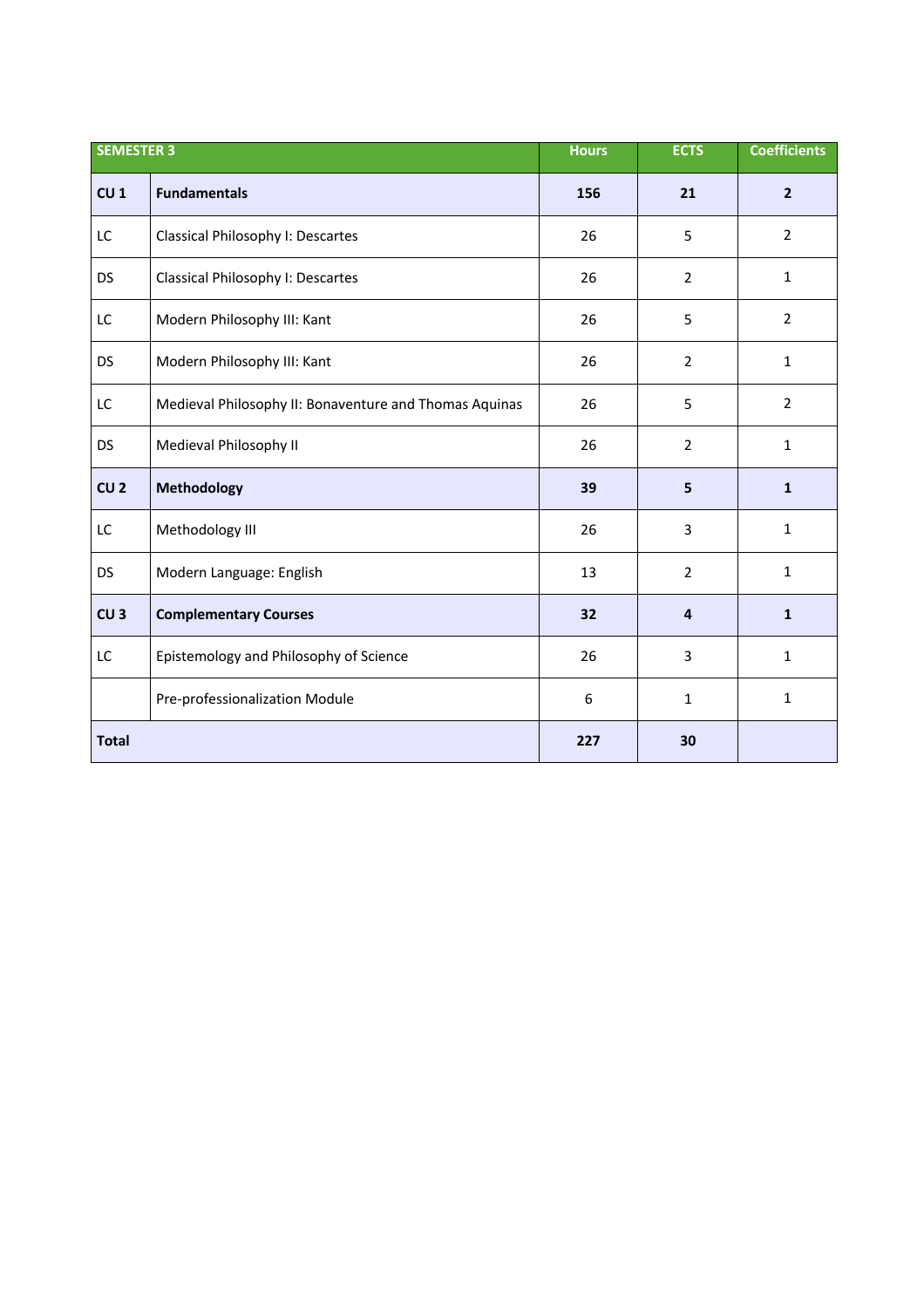| <b>SEMESTER 4</b> |                                               | <b>Hours</b> | <b>ECTS</b>    | <b>Coefficients</b> |
|-------------------|-----------------------------------------------|--------------|----------------|---------------------|
| CU <sub>1</sub>   | <b>Fundamentals</b>                           | 182          | 22             | $\overline{2}$      |
| LC                | Anthropology II                               | 26           | 4              | $\overline{2}$      |
| LC                | Modern Philosophy I: Nietzsche                | 26           | 4              | $\overline{2}$      |
| <b>DS</b>         | Modern Philosophy I: Nietzsche                | 26           | $\overline{2}$ | $\mathbf{1}$        |
| LC                | Classical Philosophy II: The Cartesians       | 26           | 4              | $\overline{2}$      |
| <b>DS</b>         | Classical Philosophy II: The Cartesians       | 26           | $\overline{2}$ | $\mathbf{1}$        |
| LC                | Modern Philosophy II                          | 26           | 4              | $\overline{2}$      |
| <b>DS</b>         | Modern Philosophy II                          | 26           | $\overline{2}$ | $\mathbf{1}$        |
| CU <sub>2</sub>   | <b>Methodology</b>                            | 65           | $6\phantom{1}$ | $\mathbf{1}$        |
| LC                | <b>Introduction to Pragmatics</b>             | 26           | $\overline{2}$ | $\mathbf{1}$        |
| LC                | Methodology IV                                | 26           | $\overline{2}$ | $\mathbf{1}$        |
| <b>DS</b>         | Modern Language: English                      | 13           | $\overline{2}$ | $\mathbf{1}$        |
| CU <sub>3</sub>   | <b>Complementary Courses</b>                  | 26           | $\overline{2}$ | $\mathbf{1}$        |
| LC                | Introduction to Psychology and Psychoanalysis | 26           | $\overline{2}$ | $\mathbf{1}$        |
| <b>Total</b>      |                                               | 273          | 30             |                     |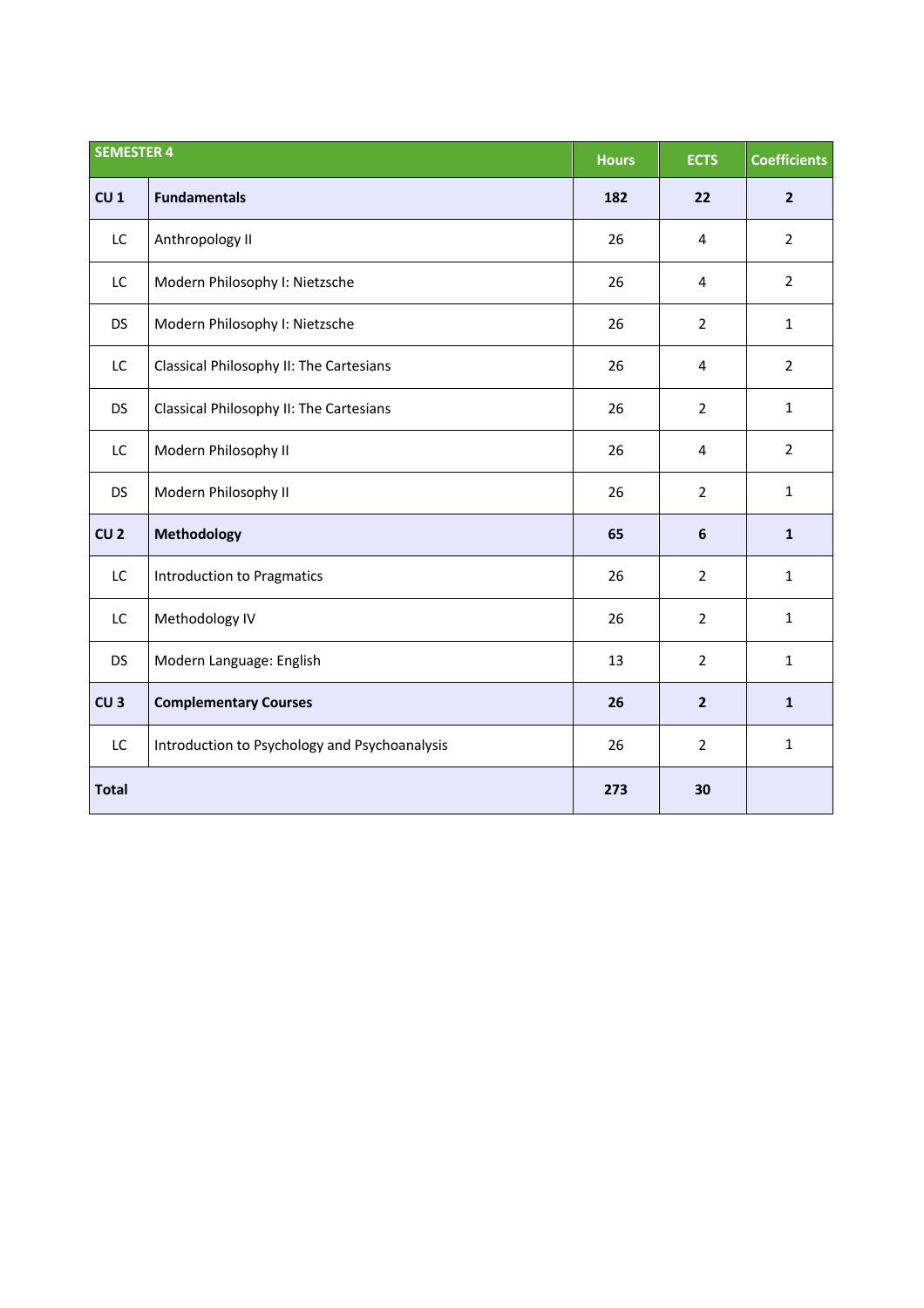| <b>SEMESTER 5</b> |                                                                                                | <b>Hours</b> | <b>ECTS</b>    | <b>Coefficients</b> |
|-------------------|------------------------------------------------------------------------------------------------|--------------|----------------|---------------------|
| CU <sub>1</sub>   | <b>Fundamentals</b>                                                                            | 130          | 16             | $\overline{2}$      |
| LC                | Metaphysics I                                                                                  | 26           | 4              | $\overline{2}$      |
| <b>DS</b>         | Metaphysics I                                                                                  | 26           | $\overline{2}$ | $\mathbf{1}$        |
| LC                | Contemporary Philosophy I                                                                      | 26           | 4              | $\overline{2}$      |
| <b>DS</b>         | Phenomenology                                                                                  | 26           | $\overline{2}$ | $\mathbf{1}$        |
| LC                | Ancient Wisdom                                                                                 | 26           | 4              | $\overline{2}$      |
| CU <sub>2</sub>   | Methodology                                                                                    | 50           | 8              | $\mathbf{1}$        |
| LC                | <b>English Philosophical Texts</b>                                                             | 26           | $\overline{2}$ | $\mathbf{1}$        |
| LC                | Introduction to Philosophical German                                                           | 12           | $\overline{2}$ | $\mathbf{1}$        |
| LC                | Bachelor's Thesis (supervised by an instructor and with the agreement of the program director) |              | 3              | $\overline{2}$      |
|                   | Methodology: Reading Philosophical Texts                                                       | 12           | VA             | $\mathbf{1}$        |
| CU <sub>3</sub>   | <b>Complementary Courses</b>                                                                   | 52           | 6              | $\mathbf{1}$        |
| LC                | Epistemology                                                                                   | 26           | 3              | $\overline{2}$      |
| LC                | Medieval Philosophy III                                                                        | 26           | 3              | $\overline{2}$      |
| <b>Total</b>      |                                                                                                | 232          | 30             |                     |